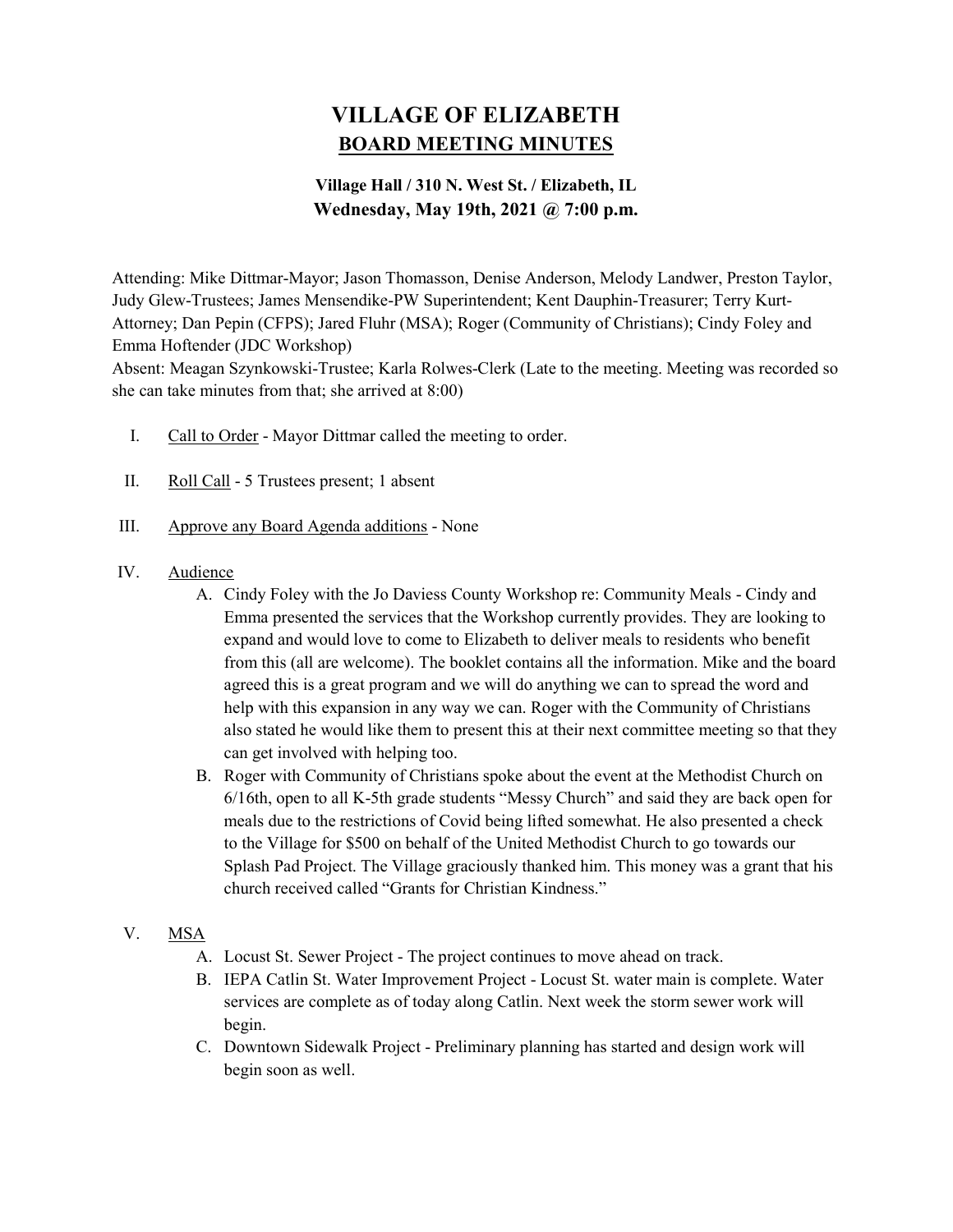- D. Splash Pad Update As of now the splash pad equipment and restroom are set to arrive in late June.
	- 1. Approve Change Order #1 (cost reduction of \$90,000) Motion to approve the change order. 1st Judy. 2nd Jason. Roll call vote. All ayes. Motion carried.
	- 2. Approve Pay Application #1 for \$71,137.80 This pay app is part of the invoices approved under CFPS below.
- E. IEPA Landfill #2 Non-Compliance Response MSA submitted a letter on our behalf requesting a meeting. IEPA received that response and has requested a meeting to discuss the situation in length. That meeting is TBA.
- VI. CFPS, Inc.
	- A. Locust St. Sewer Project (USDA)
		- 1. Approve Draw Request #6 (includes Fischer Excavating pay app #2 for \$211,110.52 and MSA invoice #15 for \$14,690.80) - Motion to approve the Draw Request in the amount of \$225,801.32. 1st Jason. 2nd Denise. Roll call vote. All ayes. Motion carried.
	- B. Water Improvement Project (IEPA)
		- 1. Approve Loan Request #2 in the amount of \$155,394.78 Motion to approve the loan request for \$155,394.78. 1st Judy. 2nd Denise. Roll call vote. All ayes. Motion carried.
	- C. Downtown Sidewalk Project Update No news from IDOT on the ITEP Phase 2 application.
	- D. Splash Pad Update (OSLAD)
		- 1. Approve Draw Request #1 DNR does things a little differently than our other active projects in terms of draw requests. So tonight we are approving the current invoices. The first is MSA for \$3,789.00 and the second is pay application #1 from Fischer for \$71,137.80. Total request is \$74,926.80. Motion to approve the two invoices. 1st Denise. 2nd Melody. Roll call vote. All ayes. Motion carried.
	- E. DCEO Grant #HR210018 Park Project \$112,500 Update Dan is waiting to get some answers from Lisa Clement on the application before he can submit it.
	- F. Electric Car Charging Station (any update since PW meeting?) Dan will present some information on this at the PW meeting on 6/2.
- VII. Police Report The Village received three applications for the Chief of Police position. Mayor Dittmar feels the best way to handle the hiring process is to have three committees. Each applicants each get 20 mins with each committee. (Committee one is Mayor, Scott Toot, Jody Landwer; committee two is the Admin committee; committee three is James, Duane and Karla). Following the interviews, all committees will discuss/review and make a decision. The date/time of this is TBA.

### VIII. Minutes

A. Regular / April 2021 - Motion to approve. 1st Denise. 2nd Melody. All ayes. Motion carried.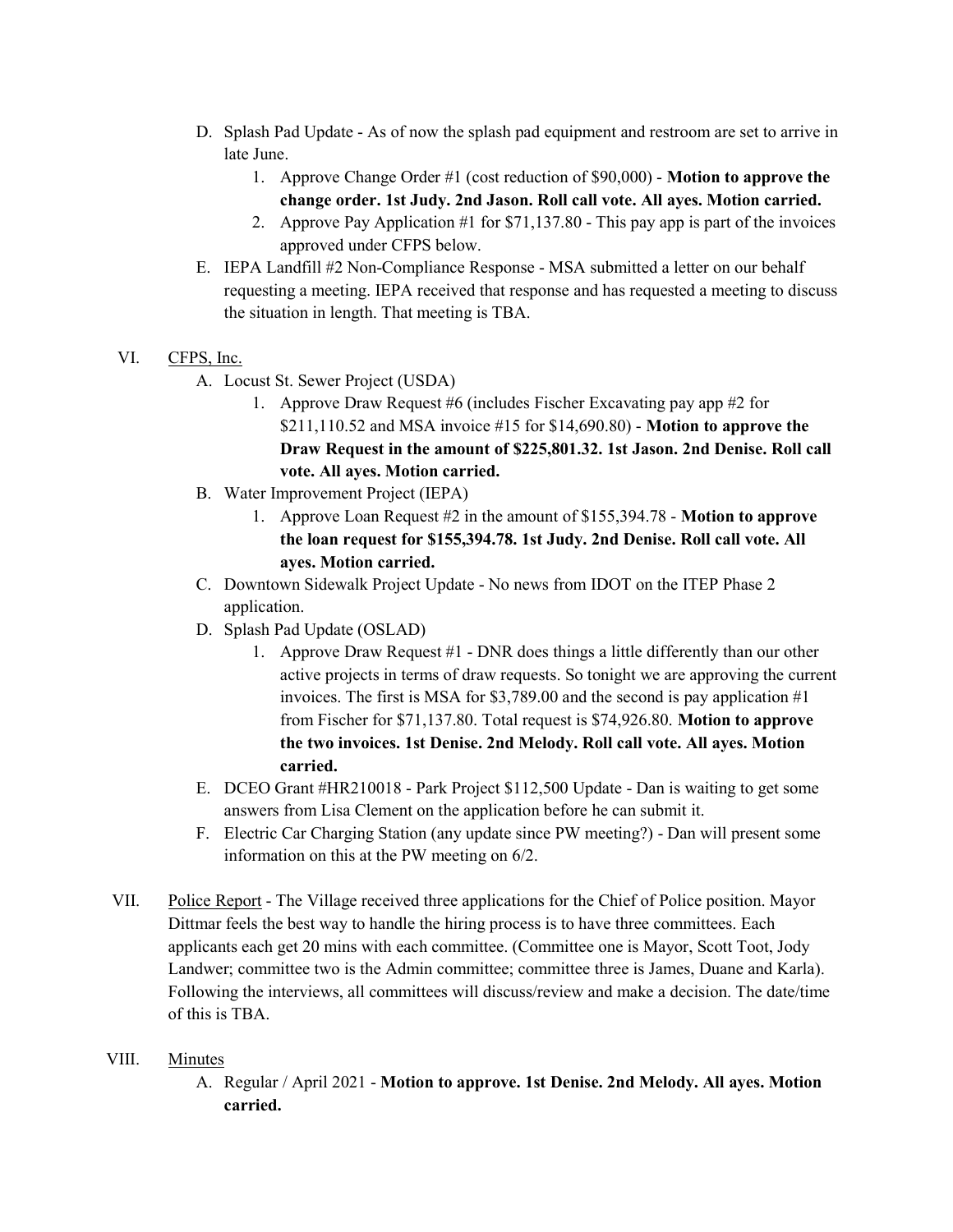## IX. Consent Agenda - Motion to approve all items. 1st Preston. 2nd Jason. Roll call vote. All ayes. Motion carried.

- A. Purchase Hydraulic Scale (\$942)
- B. Renew the Neptune Maintenance Agreement 10/1/21 9/30/22 (\$1,250)
- C. Approve the Sidewalk Cost Share on 114 E. Poplar (up to \$688)
- D. Approve CFPS Administrative Service Agreement for the Splash Pad (\$4,500)
- E. Hire Owen Knauer as the Part-Time Seasonal Public Works laborer at \$11.50/hr
- F. Approve the Village Loan for 113 W. Catlin St. for lead water/sewer line replacement (amount of loan not to exceed \$5,000)
- G. Approve the CodeRed renewal (\$513.68)
- H. Approve the revised lease between VOE & NWSE to include school year dates instead of calendar year dates
- I. Approve insurance coverage on new village hall (200 E. Myrtle St.) for the full replacement cost at an annual premium of \$1,024 (this will change slightly when the interior is complete and "content value" is added)
- J. Approve early TIF payout for Jug's Main St. Tap (\$1,616.80)
- K. Approve a 6 month loan extension for Catlin St. Water Project
- X. Finances
	- A. Treasurer's Report Kent delivered the report. Kent pointed out that the revenue might be less than the expenses this year, due to last year receiving \$84,100 for splash pad funding last budget year and "rebuild IL" money. Motion to approve. 1st Jason. 2nd Denise. All ayes. Motion carried.
	- B. Payment of Bills Motion to pay the bills (total of \$52,188.98). 1st Judy. 2nd Melody. Roll call vote. All ayes. Motion carried.
	- C. Budget We are about 90% complete working on the FY22 budget.

### XI. Committee Reports

- A. Public Works
- B. Administrative
	- 1. Discussion and possible action on the Jo Daviess County Housing Study conducted by Blackhawk Hills Regional Council (\$1,000) - Died for lack of motion.
- C. Economic Development

### XII. Attorney Comments

A. Amended Ordinance for Vacating Illinois Street (2021-0421B passed on 4/21/21) - Last month when this was passed it didn't include verbiage conveying ½ of the vacated property to the adjacent properties. This amended ordinance includes that verbiage. This will be published and is considered sufficient for notifying those property owners. Motion to approve the amended ordinance. 1st Preston. 2nd Denise. Roll call vote. 4 ayes. 1abstain (Jason). Motion carried. (2021-0519A)